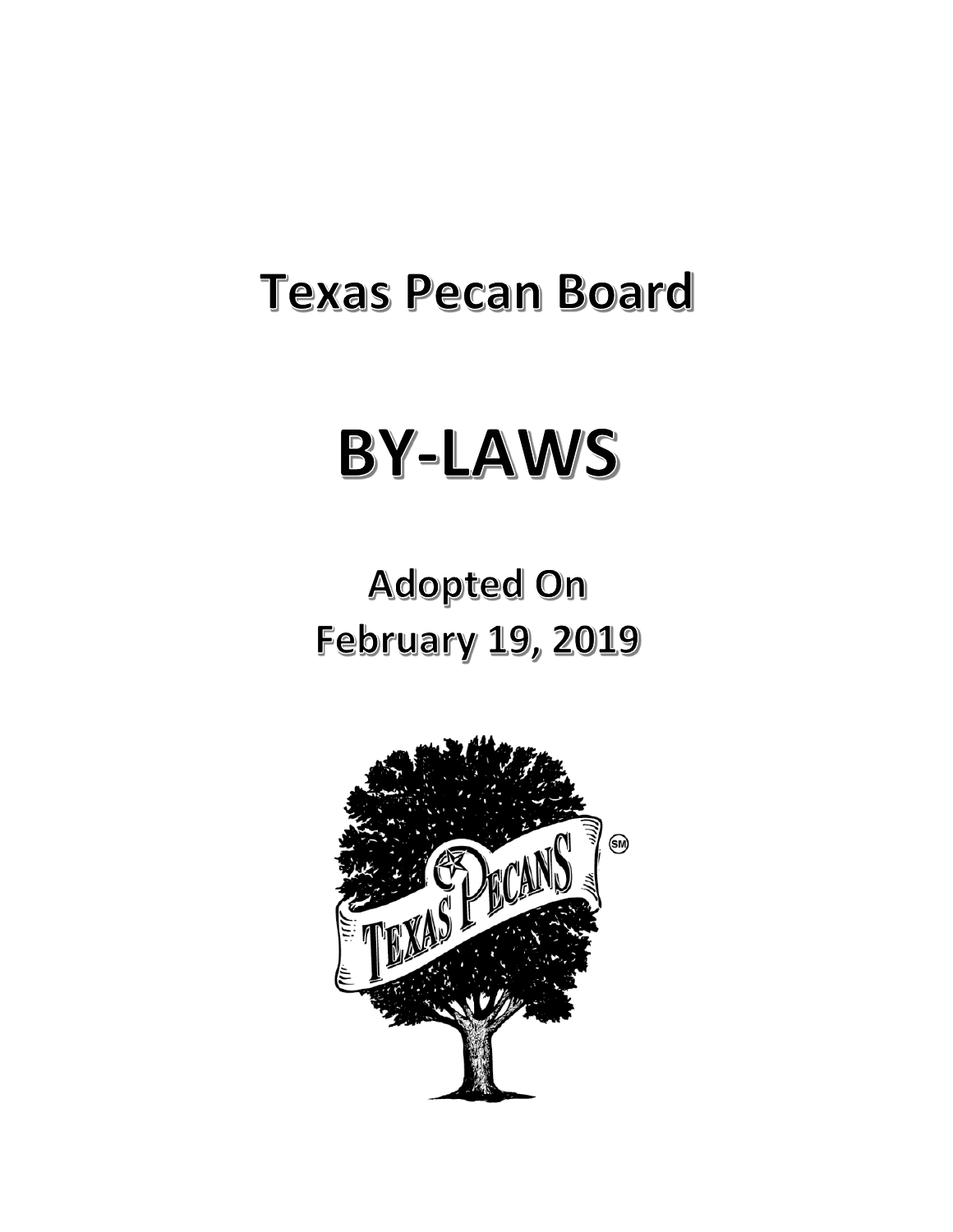#### **Article I – Authority and Purpose**

In August of 1998 Texas pecan producers petitioned the Texas Agriculture Commissioner and voted overwhelming to create the Texas Pecan Board (Board). The assessment referendum called for the creation of a nine-member board overseeing the ½ cent per pound assessment of pecans sold. The Board is governed by the Texas Agriculture Code, Title 3, Chapter 41. These By-Laws and Special Rules are promulgated to further define and outline the general and special rules governing the Texas Pecan Board and the Texas pecan industry.

It is in the interest of the public welfare of the State of Texas that the producers of pecans be permitted and encouraged **to develop, carry out, and participate in programs of research, disease and insect control, predator control, education, indemnification, and promotion designed to encourage the production, marketing, and use of pecans.**

The purpose of the Board is to serve public and producer interests of the State of Texas regarding pecan production by collecting and dispersing funds for pecan production research, promotion, marketing and education of pecans in the state of Texas.

The programs authorized by the Board may be devised to: **alleviate any circumstance or condition that serves to impede the production, marketing, or use of pecans in the state of Texas.**

# **Section 1. Definition**

# **Article II. General Rules**

For purposes of the Texas Pecan Board and these rules, a pecan producer is defined as a person who is in engaged in the business of producing or causing to be produced for commercial purposes, pecan nuts with the intent of making an income, seeks to produce a healthy, wholesome food product, having 500 or more pecan trees on a minimum of 15 acres or that represents through a power of attorney, a bona-fide producer of pecans, having 500 or more pecan trees on a minimum of 15 acres, manages a pecan orchard with acceptable, sustainable practices, and harvests pecan nuts on a regular basis for sale in the marketplace. A pecan producer includes the owner of a farm on which pecans are produced, an owner's tenant, or sharecropper. A person means an individual, firm, corporation, association, or any other business unit.

# **Section 2. State Agency**

The Board is a state agency for purposes of indemnification and is exempt from taxation in the same manner and to the same extent as are other agencies of the state.

The Board is a governmental unit for purposes of Section 101.001, Civil Practice and Remedies Code, and is a governmental body for purposes of Chapters 551 and 552, Government Code.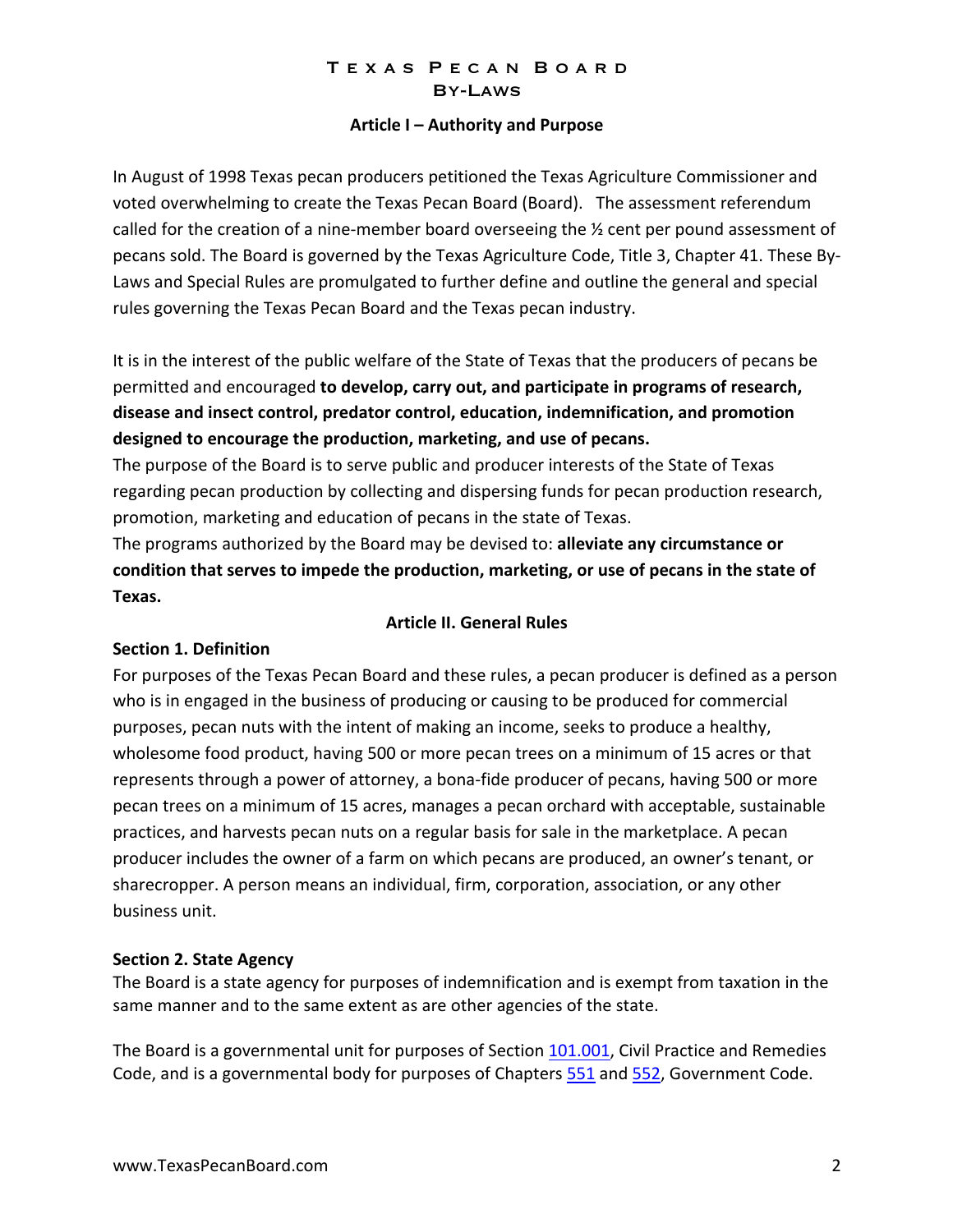#### **Article III. Board Membership and Elections**

#### **Section 1. Membership**

The Board is made up of nine-members elected by Texas pecan producers. According to Texas Agriculture Code, Board members shall serve 6-year terms.

- 1. Board members seeking election or appointment must be a pecan producer as defined with in these By-Laws.
- *2.* Each newly elected Board member shall hold office for a 6-year term and/or until a successor is duly elected or appointed and sworn in.
- *3.* Members of the Board serve without compensation, but are entitled to reimbursement for reasonable and necessary expenses incurred in the discharge of their duties.
- *4.* Board members are expected to attend all board meeting and functions within reason. Board members absent from three (3) consecutive meetings will be subject to removal by a majority vote of the Board and a new member appointed by the Board to fill the unexpired term.

# **Section 2. Vacancies**

The Board shall fill any vacancy by appointment for the duration of the unexpired term. Persons being considered for appointment must meet the Board member requirements as defined in these by-laws.

# **Section 3. Election of Board Members**

The Board shall conduct biennial elections every even numbered year for the purpose of electing members to the Board. The Board shall give notice and hold the election in accordance with Chapter 41 of the Texas Agriculture Code.

The Board election shall be held in the month of August. For purposes of voting the Board shall send a ballot to all pecan producers in the State of Texas as can be reasonably determined through allied industry, Board members, prior assessment records or any means possible. Ballots must include the definition of a pecan producer, shall certify producers based on rules of the Board and accept ballots based on certification. Ballots shall be mailed to producers in August and must be returned by September 1 to the Executive Director.

# **Section 4. Nomination of Candidates**

Potential candidates for the Board must notify the Executive Director by July 15 of the even numbered years when elections are held of their desire to be on the ballot for the Board. Potential candidates must be pecan producers as defined within the bylaws. Potential candidates will complete an application signed by the potential candidate and at least ten (10)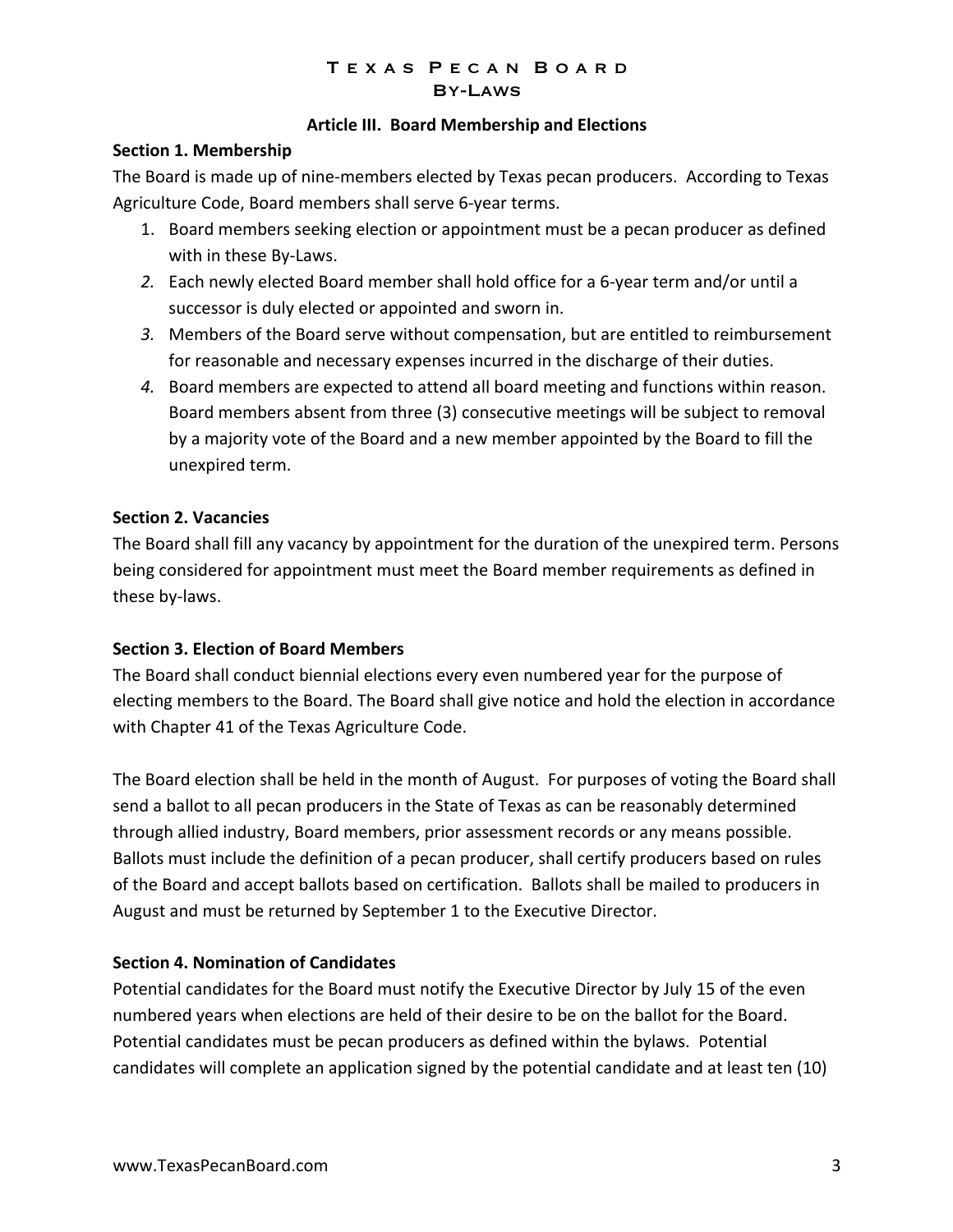producers eligible to vote in the election and return the application to the Executive Director by July 15.

#### **Article IV. Board Officers**

#### **Section 1. Election of Officers**

The Board shall elect officers to include a President, Vice President and Secretary/Treasurer. Officers will be elected biennially in conjunction with each Board election and will be selected by a majority vote of the Board present immediately after swearing in newly elected Board members. Board officers may serve one 2-year term in the office they currently hold, but may be elected to another office. Officers are entitled to serve as many terms or offices as they are elected as long as they only serve 2 years within each office.

## **Section 2. Officers**

#### **President**

The President shall supervise and govern the affairs of the Board, the activities of the officers, appoint committees, coordinate Board projects with the Executive Director, develop agenda items with the Executive Director, and represent the Board at official functions, hearings or events. The President shall preside at all meetings of the Board when present and during such times the Board is not in assembly the President shall have the authority to authorize expenditures on behalf of the Board and oversee Board elections and all other duties not specified but necessary for Board function according to these Rules.

#### **Vice-President**

The Vice-President will act as the Presidents official designee, and in the absence of the President or in the event of his or her inability to carry out his or her duties, shall perform all the duties of the President.

#### **Secretary/Treasurer**

The Secretary/Treasurer shall keep records and minutes of each meeting held, as well as be the Board historian and recordkeeper. The Secretary/Treasurer shall deposit all money received by the Board including assessments, donations from persons, and grants from governmental agencies, in a bank selected by the Board. The secretary-treasurer of the Board, by registered or certified mail, shall notify each first handler of the duty to collect the assessment, the manner in which the assessment is to be collected, and the date on or after which the first handler is to begin collecting the assessment.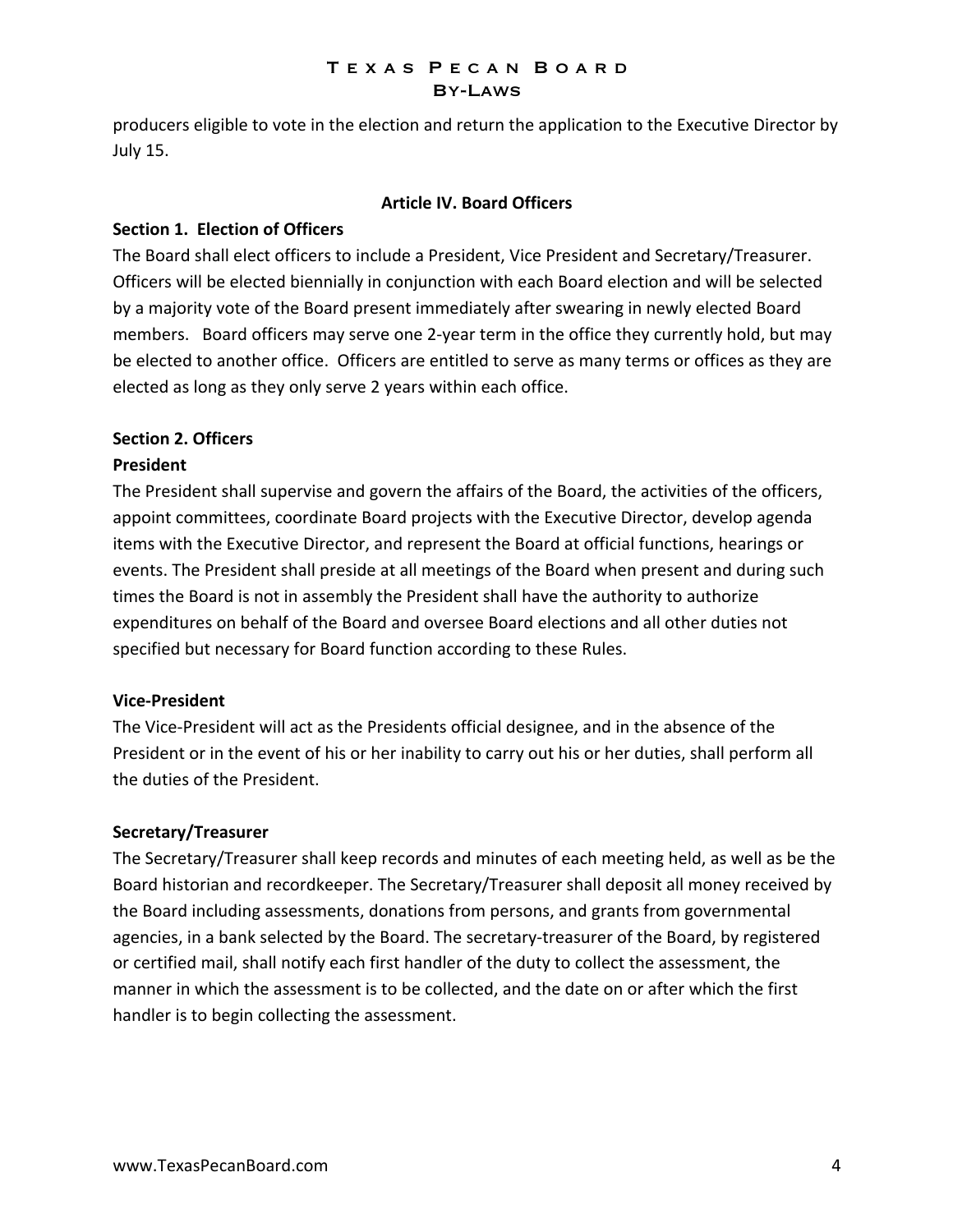#### **Board Member Bond**

The secretary-treasurer shall execute a corporate surety bond in an amount required by the Board. The bond shall be conditioned on the secretary-treasurer faithfully accounting for all money that comes into the custody of the officer. The bond shall be filed with the Texas Commissioner of Agriculture.

#### **Article V. Meetings**

#### **Section 1. Meetings**

The Board shall hold regular, public meetings to conduct business that benefits Texas pecan producers. Meetings will be held so that they can be easily attended by producers and allied pecan industry. The Board will hold a minimum of three (3) meetings per year, one held in late winter/spring, one in conjunction with the annual Texas Pecan Growers Association in July and one held in the fall. Other meetings may be scheduled based on need, emergency or to conduct specific business. A majority vote of all members present is necessary for an action of the Board to be valid.

The Board as a Texas state agency and governmental agency is required to follow the Open Meetings Act. Meeting announcements and meeting agendas will be posted in advance according to state law. The Board will additionally post meeting announcements, agendas and minutes on its official website www.TexasPecanBoard.com as well as officially with the Texas Department of Agriculture and Secretary of State.

#### **Article VI. Board Powers and Duties**

#### **Section 1. Powers and Duties**

The Board may employ necessary personnel, fix the amount and manner of their compensation, and incur other expenses that are necessary and proper to enable the Board to effectively carry out the purposes of the Texas Agriculture Code, Chapter 41.

The Board shall set the rate of the assessment. The rate may not exceed the maximum established in the referendum election held August, 1998 authorizing the assessment of  $\frac{1}{2}$  cent per pound of pecans or if held, a subsequent election establishing a maximum rate above  $\frac{1}{2}$ cent per pound.

The Board may act separately or in cooperation with any person in developing, carrying out, and participating in programs of research, disease and insect control, predator control, education, indemnification, and promotion designed to encourage the production, marketing, and use of pecans on which the assessment of ½ cent per pound is levied.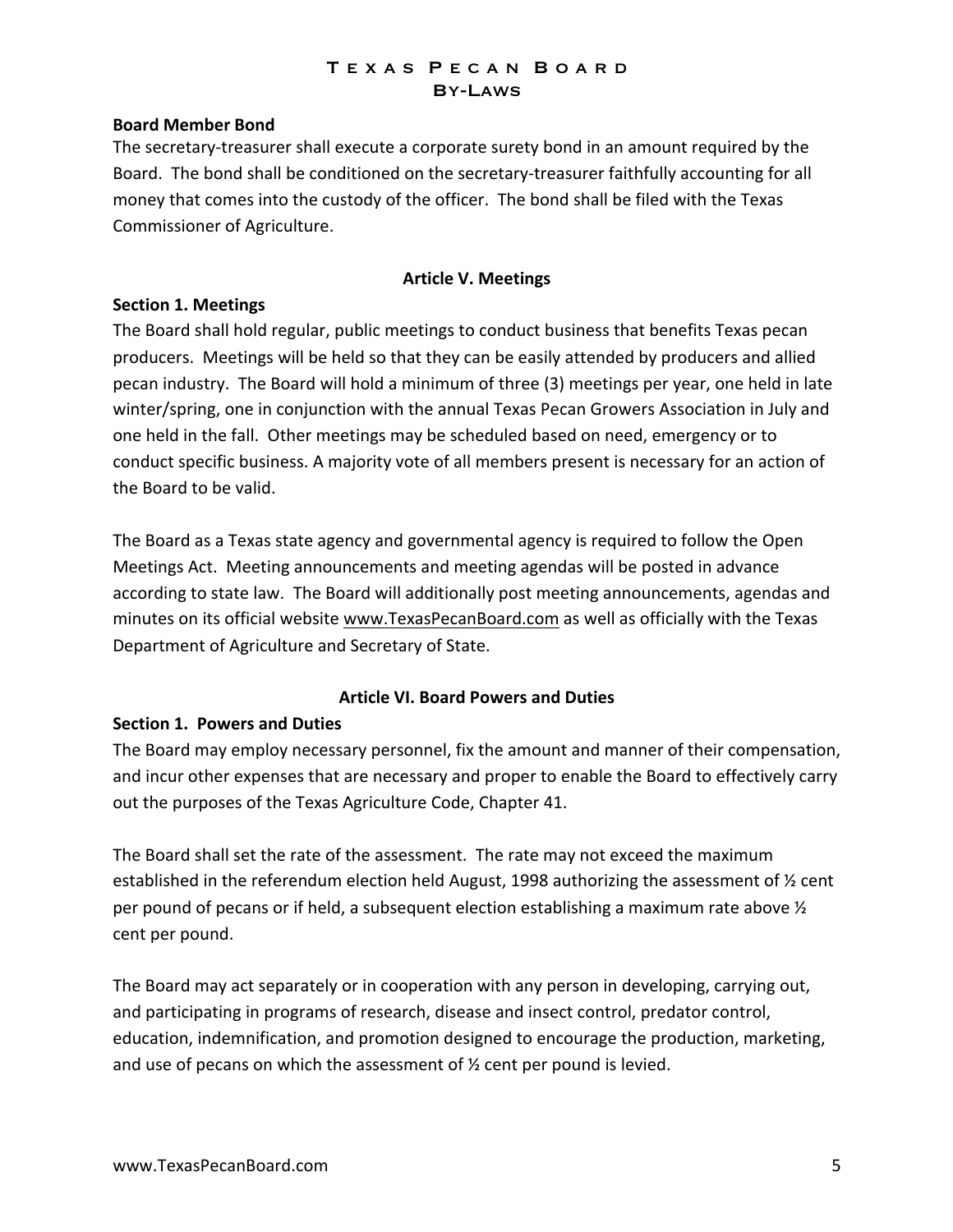#### **Section 2. Executive Director**

The Board shall appoint an Executive Director to oversee daily operation of the Board. The Executive Director shall work to carry out the functions of the Board and see that its operations fulfill the mission of the Board, meet the legal obligations required by the State of Texas, enforce the rules adopted by the Board, collect the required assessments from first handlers, and oversee programs planned and conducted by the Board.

#### **Section 3. Annual Budget and Report**

The Board shall file with the commissioner a proposed yearly budget and may expend funds only after the commissioner has approved the budget. If, after thorough review, the commissioner disapproves the proposed budget, the commissioner shall return the proposed budget to the Board not later than the 45th day after the date on which the proposed budget is submitted with a statement of reasons for disapproval.

Accounts of the Board are subject to audit by the state auditor. Within 30 days following the end of each fiscal year of the board (January through December), the Board shall submit to the commissioner a report itemizing all income and expenditures and describing all activities of the Board during the previous fiscal year.

#### **Article VII. Assessments/Enforcement**

#### **Section 1. Assessments**

The pecan First Handler (buyer, handler, or sheller) at a pecan buying point as determined by the Board shall collect the ½ cent per pound of pecans assessment and remit to the Board.

Unless the pecan producer is a sheller and/or retailer of shelled or inshell pecans, the pecan First Handler shall collect the assessment by deducting the appropriate amount from the purchase price of the commodity or from any funds advanced for that purpose.

If the pecan producer and First Handler are the same legal entity, or if the pecan producer retains ownership after shelling, the entity that shells the pecans shall collect the assessment directly from the pecan producer at the time of shelling the pecan nuts.

All assessments shall be recorded on the invoice and sales receipt and provided to the pecan producer. All assessments will be recorded on a Texas Pecan Board form and remitted to the Board by the  $10<sup>th</sup>$  day of the month following the collection month.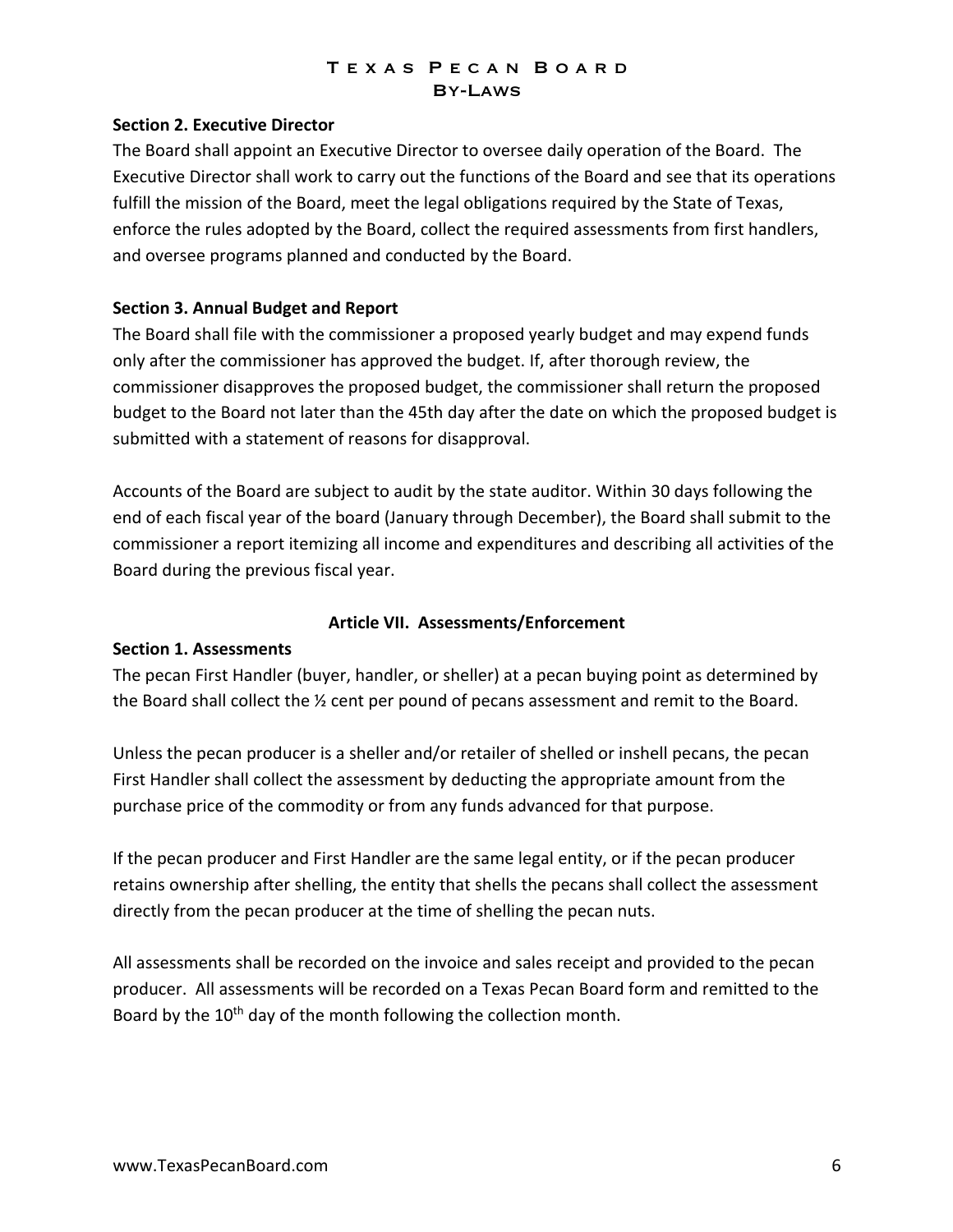# **Section 2. Buyer/Handler/Sheller Notification of Assessment and Collection**

The secretary-treasurer of the Board, by registered or certified mail, shall notify each First Handler registered with the Board of the duty to collect the  $\frac{1}{2}$  cent per pound of pecan assessment. The total amount of the assessment collected shall be clearly shown on the sales invoice and recorded on a First Handler Form supplied by the Board. The pecan producer shall be provided with a receipt showing that the assessments were deducted. All assessments collected by the First Handler within the month must be sent to the Board by the 10<sup>th</sup> day of the following month.

#### **Section 3. Producer Exemption**

Pecan producers with less than 500 trees on at least 15 acres are exempt from the 1/2 cent per pound assessment. The First Handler must have the pecan producer complete a Pecan Producer Exemption Form provided by the Board and return the Pecan Producer Exemption Form with the First Handler Form. All pecan producers, regardless of size, are encouraged to participate in the programs of the Board by sending in your assessments.

#### **Section 4. Producer Refunds**

Any pecan producer who has paid the 1/2 cent per pound of pecans assessment may obtain a refund of the amount paid by submitting a request to the Secretary/Treasurer or Executive Director within 60 days of the date of assessment payment. The request must include a receipt showing the name of the pecan producer selling the pecans, who purchased the pecans, the pounds of pecans sold, the assessment amount collected and the date of the sale. A refund will be mailed to the requesting pecan producer before the  $11<sup>th</sup>$  day of the month following the month the refund was requested.

#### **Section 5. Assessment Increase Procedures**

At any biennial board election, the Board may submit to the voters a proposition to increase the 1/2 cent per pound maximum rate of assessment. The proposition is approved, and the new maximum rate is in effect, if two-thirds or more of those voting, vote in favor of the proposition or if those voting in favor of the proposition produced at least 50 percent of the volume of pecan production from the previous year's production of Texas pecans.

# **Section 6. Remedies and Penalties by the Texas Pecan Board for Failure to Collect Assessments**

The Board may investigate conditions that relate to the prompt remittance of the assessment by any pecan producer or First Handler. If the Board has probable cause to believe that a person has failed to collect the 1/2 cent per pound of pecans assessment or failed to remit to the Board an assessment as required by these rules, the Board may: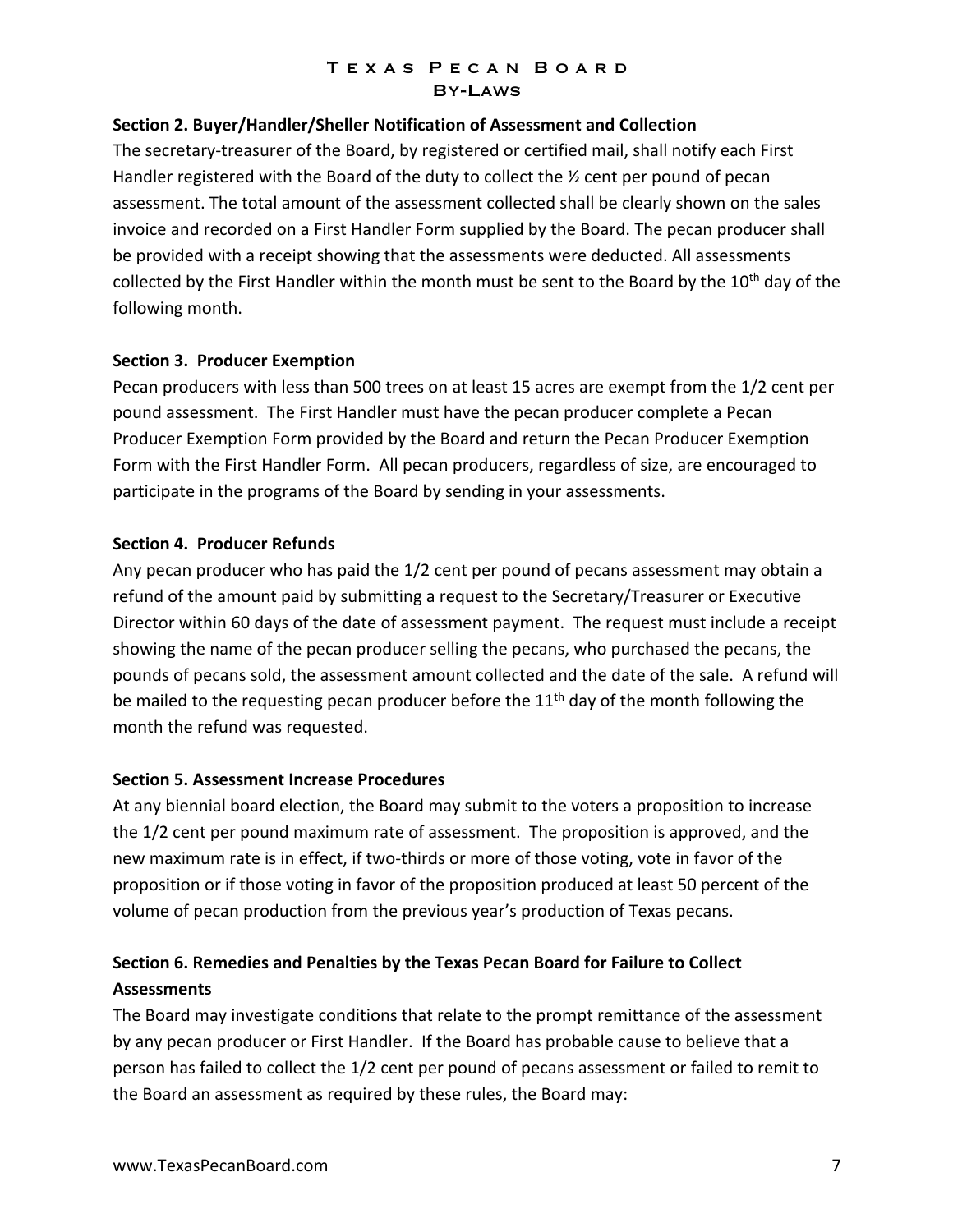- 1. Independently institute proceedings for recovery of the amount due to the Board or for injunctive or other appropriate relief;
- 2. Request the attorney general, or the county or district attorney having jurisdiction, or both, to institute proceedings in the Board's behalf; or
- 3. Forward to the Texas Department of Agriculture for action a complaint and any original evidence or other information establishing probable cause.
	- a. Suit under this section may be brought in Travis County or a county in which the person who is alleged to have failed to collect or remit an assessment conducts business related to pecans subject to the uncollected or unpaid assessment.
	- b. The remedies provided by this section are cumulative of other remedies provided by law.

# **Section 7. Action by the Texas Department of Agriculture**

On receipt of a complaint from the Board, the department may investigate, audit, and inspect the records of the person who is the subject of the complaint, provided that any audit or inspection must take place during normal business hours.

On determination by the department that a person has failed to collect an assessment or failed to remit to the Board an assessment collected from a pecan producer, the department may:

- 1. request a hearing under Section 12.032 of the Texas Agriculture Code to determine the amount of payment due to the board, including interest at an annual rate of 10 percent, and issue an order that the person pay the required amount to the Board;
- 2. impose an appropriate administrative penalty; and
- 3. request the attorney general or a county or district attorney having jurisdiction to bring an action for appropriate civil or criminal penalties or injunctive relief.
- 4. The attorney general may bring a civil action to enforce an order of the department and collect any amounts owed under the order, including costs and fees outlined in subsection 5 of this Section.
- 5. On prevailing in an action commenced by the department through the attorney general or a county or district attorney under this section, the department and the attorney general or county or district attorney are each entitled to recover, in addition to other relief available:
	- a. investigation costs and fees;
	- b. reasonable attorney's fees; and
	- c. court costs.
- 6. Suit under this by the department may be brought in Travis County or a county in which the person who failed to collect or remit an assessment conducts business related to the commodity subject to the uncollected or unpaid assessment.